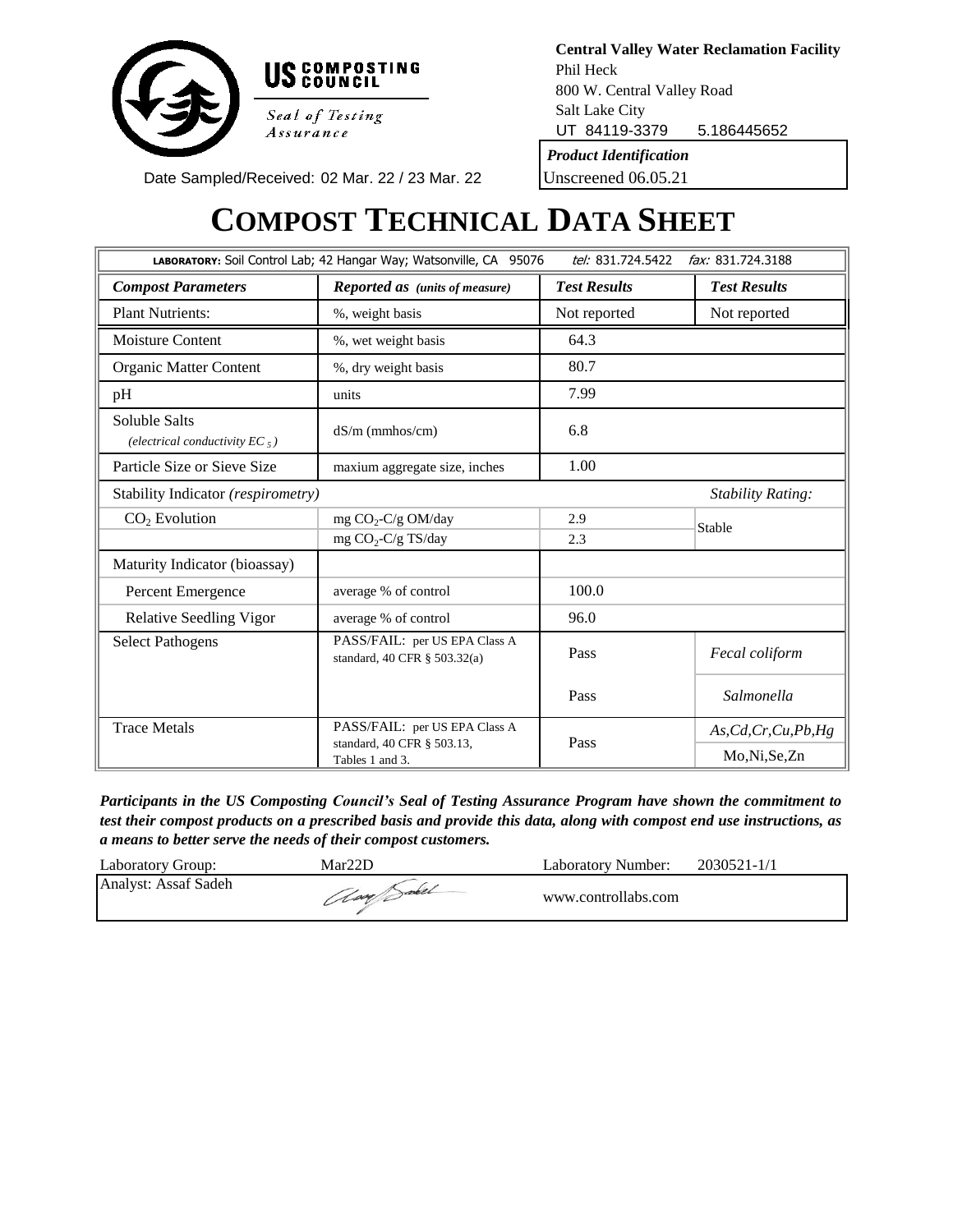

Salt Lake City UT 84119-3379 5.186445652 800 W. Central Valley Road **Central Valley Water Reclamation Facility** Phil Heck

*Product Identification*

Unscreened 06.05.21

Date Sampled/Received: 02 Mar. 22 / 23 Mar. 22

# **COMPOST TECHNICAL DATA SHEET**

|                                                    | LABORATORY: Soil Control Lab; 42 Hangar Way; Watsonville, CA 95076 | tel: 831.724.5422<br>fax: 831.724.3188 |                          |  |
|----------------------------------------------------|--------------------------------------------------------------------|----------------------------------------|--------------------------|--|
| <b>Compost Parameters</b>                          | <b>Reported as</b> (units of measure)                              | <b>Test Results</b>                    | <b>Test Results</b>      |  |
| <b>Plant Nutrients:</b>                            | %, weight basis                                                    | %, wet weight basis                    | %, dry weight basis      |  |
| Nitrogen                                           | Total N                                                            | 0.97                                   | 2.7                      |  |
| Phosphorus                                         | $P_2O_5$                                                           | 1.1                                    | 3.0                      |  |
| Potassium                                          | K <sub>2</sub> O                                                   | 0.20                                   | 0.59                     |  |
| Calcium                                            | Ca                                                                 | 1.2                                    | 3.5                      |  |
| Magnesium                                          | Mg                                                                 | 0.13                                   | 0.36                     |  |
| <b>Moisture Content</b>                            | %, wet weight basis                                                | 64.3                                   |                          |  |
| Organic Matter Content                             | %, dry weight basis                                                | 80.7                                   |                          |  |
| pH                                                 | units                                                              | 7.99                                   |                          |  |
| Soluble Salts<br>(electrical conductivity $EC_5$ ) | $dS/m$ (mmhos/cm)                                                  | 6.8<br>79.5                            |                          |  |
| Particle Size or Sieve Size                        | % under 9.5 mm, dw basis                                           |                                        |                          |  |
| Stability Indicator (respirometry)                 |                                                                    |                                        | <b>Stability Rating:</b> |  |
| $CO2$ Evolution                                    | mg CO <sub>2</sub> -C/g OM/day                                     | 2.9                                    | Stable                   |  |
|                                                    | mg CO <sub>2</sub> -C/g TS/day                                     | 2.3                                    |                          |  |
| Maturity Indicator (bioassay)                      |                                                                    |                                        |                          |  |
| Percent Emergence                                  | average % of control                                               | 100.0                                  |                          |  |
| <b>Relative Seedling Vigor</b>                     | average % of control                                               | 96.0                                   |                          |  |
| <b>Select Pathogens</b>                            | PASS/FAIL: per US EPA Class A<br>standard, 40 CFR § 503.32(a)      | Pass                                   | Fecal coliform           |  |
|                                                    |                                                                    | Pass                                   | Salmonella               |  |
| <b>Trace Metals</b>                                | PASS/FAIL: per US EPA Class A                                      | Pass                                   | As, Cd, Cr, Cu, Pb, Hg   |  |
|                                                    | standard, 40 CFR § 503.13,<br>Tables 1 and 3.                      |                                        | Mo, Ni, Se, Zn           |  |

*Participants in the US Composting Council's Seal of Testing Assurance Program have shown the commitment to* test their compost products on a prescribed basis and provide this data, along with compost end use instructions, as *a means to better serve the needs of their compost customers.*

| Laboratory Group:    | $Mar22\Gamma$ | Laboratory Number:  | 2030521-1/1 |
|----------------------|---------------|---------------------|-------------|
| Analyst: Assaf Sadeh | (lag) and     | www.controllabs.com |             |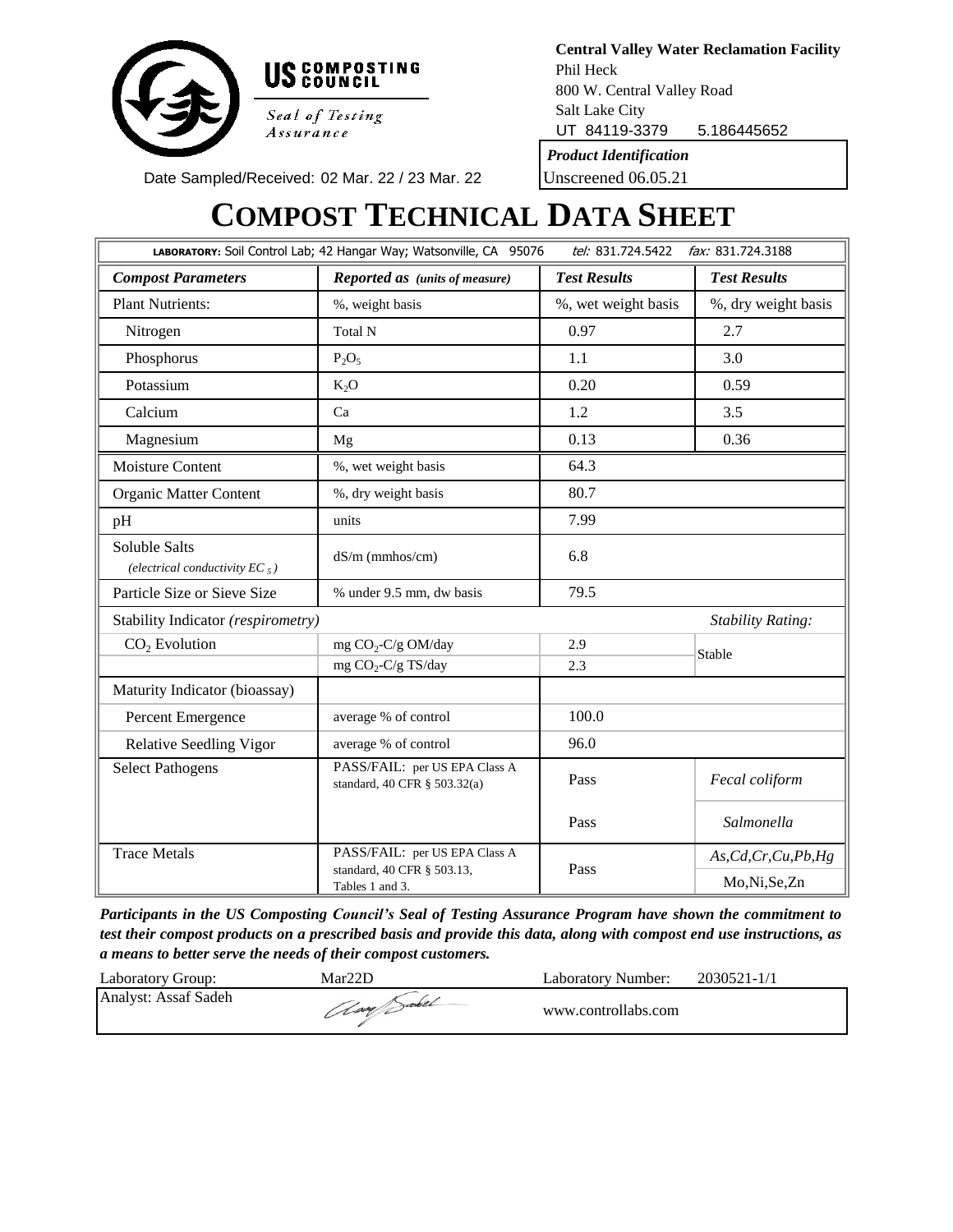**ANALYTICAL CHEMISTS** and<br>BACTERIOLOGISTS<br>Approved by State of California

SOIL CONTROL LAB

42 HANGAR WAY<br>WATSONVILLE<br>CALIFORNIA<br>95076<br>USA

TEL: 831-724-5422 FAX: 831-724-3188 [www.controllabs.com](http://www.compostlab.com/)

Account #: 2030521-1/1-5150 Group: Mar22D #20 Reporting Date: April 5, 2022

Central Valley Water Reclamation Facility 800 W. Central Valley Road Salt Lake City, UT 84119-3379 Attn: Phil Heck

| Date Received:<br>Sample Identification: | 23 Mar. 22    | Unscreened 06.05.21      |                |                                              |                |                                                      |                      |
|------------------------------------------|---------------|--------------------------|----------------|----------------------------------------------|----------------|------------------------------------------------------|----------------------|
| Sample ID#:                              | 2030521 - 1/1 |                          |                |                                              |                |                                                      |                      |
| <b>Nutrients</b>                         | Dry wt.       | As Rcvd.                 | units          | <b>Stability Indicator:</b>                  |                |                                                      |                      |
| Total Nitrogen:                          | 2.7           | 0.97                     | $\%$           | <b>CO2 Evolution</b>                         |                | Respirometery                                        |                      |
| Ammonia (NH <sub>4</sub> -N):            | 2300          | 840                      | mg/kg          | mg CO <sub>2</sub> -C/g OM/day               |                | 2.9                                                  |                      |
| Nitrate $(NO3-N)$ :                      | 63            | 22                       | mg/kg          | mg CO <sub>2</sub> -C/g TS/day               |                | 2.3                                                  |                      |
| Org. Nitrogen (Org.-N):                  | 2.5           | 0.89                     | %              | <b>Stability Rating</b>                      |                | stable                                               |                      |
| Phosphorus (as $P_2O_5$ ):               | 3.0           | 1.1                      | $\%$           |                                              |                |                                                      |                      |
| Phosphorus (P):                          | 13000         | 4700                     | mg/kg          | <b>Maturity Indicator: Cucumber Bioassay</b> |                |                                                      |                      |
| Potassium (as $K_2O$ ):                  | 0.59          | 0.21                     | $\%$           | Compost: Vermiculite (v:v)                   |                | 1:2                                                  |                      |
| Potassium (K):                           | 4900          | 1700                     | mg/kg          | Emergence (%)                                |                | 100                                                  |                      |
| Calcium (Ca):                            | 3.5           | 1.2                      | %              | Seedling Vigor (%)                           |                | 96                                                   |                      |
| Magnesium (Mg):                          | 0.36          | 0.13                     | $\%$           | <b>Description of Plants</b>                 |                | healthy                                              |                      |
| Sulfate (SO <sub>4</sub> -S):            | 2900          | 1000                     | mg/kg          |                                              |                |                                                      |                      |
| Boron (Total B):                         | 35            | 12                       | mg/kg          | <b>Pathogens</b>                             | <b>Results</b> | Units                                                | Rating               |
| Moisture:                                | $\mathbf 0$   | 64.3                     | $\%$           | <b>Fecal Coliform</b>                        | 520            | MPN/g                                                | pass                 |
| Sodium (Na):                             | 0.090         | 0.032                    | $\%$           | Salmonella                                   | $<$ 3          | MPN/4g                                               | pass                 |
| Chloride (CI):                           | 0.10          | 0.036                    | $\%$           | Date Tested: 23 Mar. 22                      |                |                                                      |                      |
| pH Value:                                | <b>NA</b>     | 7.99                     | unit           |                                              |                |                                                      |                      |
| <b>Bulk Density:</b>                     | 13            | 36                       | Ib/cu ft       | <b>Physical Contaminants**</b>               |                | % by dry wt                                          |                      |
| Carbonates (CaCO <sub>3</sub> ):         | 22            | 7.8                      | lb/ton         | <b>Total Plastic</b>                         |                | < 0.1                                                |                      |
| Conductivity (EC5):                      | 6.8           | <b>NA</b>                | mmhos/cm       | <b>Film Plastic</b>                          |                | < 0.1                                                |                      |
| Organic Matter:                          | 80.7          | 28.8                     | $\%$           | Glass                                        |                | < 0.1                                                |                      |
| Organic Carbon:                          | 39.0          | 14.0                     | $\%$           | Metal                                        |                | < 0.1                                                |                      |
| Ash:                                     | 19.3          | 6.9                      | $\%$           | Sharps                                       |                | <b>ND</b>                                            |                      |
| C/N Ratio                                | 14            | 14                       | ratio          |                                              |                |                                                      |                      |
|                                          | >10           | >10                      | ratio          | Total                                        |                | < 0.5                                                |                      |
| AgIndex                                  |               |                          |                |                                              |                |                                                      |                      |
| <b>Metals</b>                            | Dry wt.       | <b>EPA Limit</b>         | units          | <b>Size Distribution</b>                     |                |                                                      |                      |
| Aluminum (Al):                           | 1700          | $\overline{\phantom{m}}$ | mg/kg          | МM                                           | % by weight    |                                                      |                      |
| Arsenic (As):                            | 6.2           | 41                       | mg/kg          | > 50                                         | 0.0            |                                                      |                      |
| Cadmium (Cd):                            | 1.4           | 39                       | mg/kg          | 25 to 50                                     | 0.0            |                                                      |                      |
| Chromium (Cr):                           | 21            |                          | mg/kg          | 16 to 25                                     | 1.4            |                                                      |                      |
| Cobalt (Co)                              | 1.8           |                          | mg/kg          | 9.5 to 16                                    | 19.1           |                                                      |                      |
| Copper (Cu):                             | 240<br>12000  | 1500                     | mg/kg          | 6.3 to 9.5<br>4.0 to 6.3                     | 29.2           |                                                      |                      |
| Iron (Fe):                               |               | ۰                        | mg/kg          |                                              | 22.5           |                                                      |                      |
| Lead (Pb):<br>Manganese (Mn):            | 12<br>150     | 300                      | mg/kg          | $ 2.0 \text{ to } 4.0$<br>< 2.0              | 17.8<br>10.0   |                                                      |                      |
| Mercury (Hg):                            | < 1.0         | 17                       | mg/kg<br>mg/kg |                                              |                | **Greater than 4mm in size (Sharps greater than 2mm) |                      |
| Molybdenum (Mo):                         | 6.9           | 75                       | mg/kg          |                                              |                |                                                      |                      |
| Nickel (Ni):                             | 8.6           | 420                      | mg/kg          |                                              |                |                                                      | Analyst: Assaf Sadeh |
| Selenium (Se):                           | 4.8           | 100                      | mg/kg          |                                              |                |                                                      |                      |
| Zinc (Zn):                               | 460           | 2800                     | mg/kg          |                                              |                |                                                      | Am Sabel             |
|                                          | امماامومط     |                          |                |                                              |                |                                                      |                      |

\*Sample was received and handled in accordance with TMECC procedures.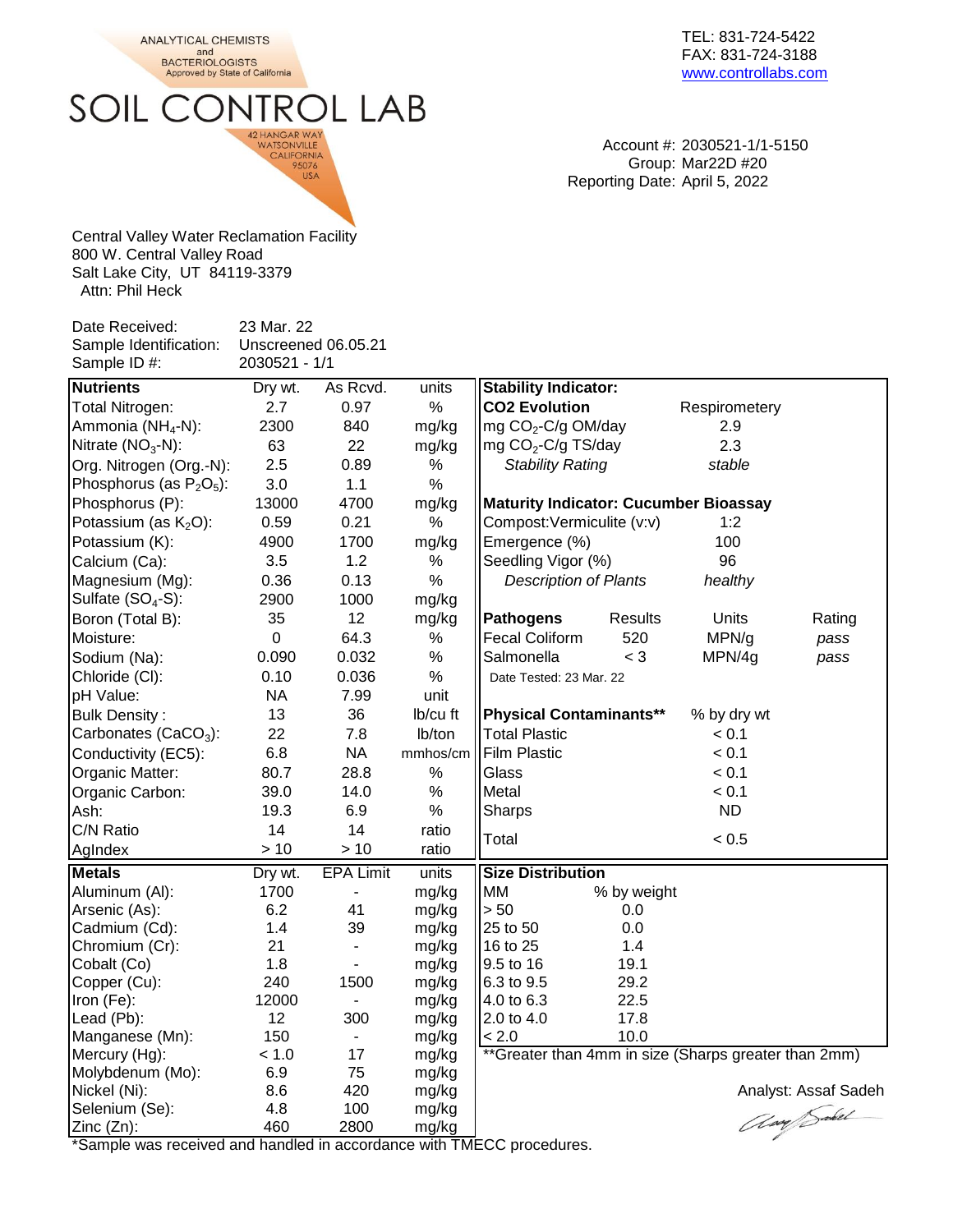| Account No.:         |               | Date Received   | 23 Mar. 22 |                     |  |
|----------------------|---------------|-----------------|------------|---------------------|--|
| 2030521 - 1/1 - 5150 |               | Sample i.d.     |            | Unscreened 06.05.21 |  |
| Group:               | Mar22D No. 20 | Sample I.d. No. | 1/1        | 2030521             |  |

### **INTERPRETATION:** Page one of three

### *Is Your Compost Stable?*

| <b>Respiration Rate</b>    |               |                                              |          |                   |
|----------------------------|---------------|----------------------------------------------|----------|-------------------|
| 2.9 mg CO <sub>2</sub> -C/ | +++++++++++   |                                              |          |                   |
| OM/day                     | <b>Stable</b> | > <moderately unstable=""> &lt;</moderately> | Jnstable | >< High For Mulch |

### *Is Your Compost Mature?*

| AmmoniaN/Nitrate            |  |  |
|-----------------------------|--|--|
|                             |  |  |
|                             |  |  |
| Ammonia N ppm<br>2300 mg/kg |  |  |
|                             |  |  |
|                             |  |  |
| Nitrate N ppm               |  |  |
|                             |  |  |
|                             |  |  |
|                             |  |  |
| <b>Cucumber Emerg</b>       |  |  |
| $100.0$ percent             |  |  |
|                             |  |  |

### *Is Your Compost Safe Regarding Health?*

| <b>Fecal Coliform</b>                |                                                                                |                                                  |
|--------------------------------------|--------------------------------------------------------------------------------|--------------------------------------------------|
| $\leq$ 1000 MPN/g dry wt. $+$ ++++++ |                                                                                |                                                  |
|                                      | $\leq$ Safe                                                                    | >< High Fecal Coliform                           |
| <b>Salmonella</b>                    |                                                                                |                                                  |
| Less than 3 /4g dry wt.              | +++++++                                                                        |                                                  |
|                                      | <safe<br>(none detected)</safe<br>                                             | $>\le$ High Salmonella Count( $>$ 3 per 4 grams) |
| US EPA 503<br><b>Metals</b>          |                                                                                |                                                  |
| Pass<br>dry wt.                      | +++++++++                                                                      |                                                  |
|                                      | <all metals="" pass<="" th=""><th>&gt; &lt; One or more Metals Fail</th></all> | > < One or more Metals Fail                      |

### *Does Your Compost Provide Nutrients or Organic Matter?*

| Nutrients (N+P2O5+K2O)                           |                                                                                                                                                                              |
|--------------------------------------------------|------------------------------------------------------------------------------------------------------------------------------------------------------------------------------|
| 6.2 Percent                                      |                                                                                                                                                                              |
| dry wt.                                          | $<$ Low<br>>< High Nutrient Content<br>$>\n<$ Average                                                                                                                        |
| AgIndex (Nutrients / Sodium and Chloride Salts)  | ((N+P2O5+K2O) / (Na + Cl))                                                                                                                                                   |
| 15 Ratio                                         |                                                                                                                                                                              |
|                                                  | Na & Cl<br>>< Nutrient and Sodium and Chloride Provider<br>>< Nutrient Provider                                                                                              |
| Plant Available Nitrogen (PAN)                   | Estimated release for first season                                                                                                                                           |
| 5 lbs/ton                                        | +++++++++++++++++++                                                                                                                                                          |
| wet wt.                                          | Low Nitrogen Provider> <<br>Average Nitrogen Provider<br>> <high nitrogen="" provider<="" th=""></high>                                                                      |
| <b>C/N Ratio</b>                                 |                                                                                                                                                                              |
| 14 Ratio                                         | +++++++++++++++++++++++++++                                                                                                                                                  |
|                                                  | > < N-Neutral > < N-Demand> < High Nitrogen Demand<br>< Nitrogen Release                                                                                                     |
| Soluble Available Nutrients & Salts (EC5 w/w dw) |                                                                                                                                                                              |
| 6.8 mmhos/cm                                     |                                                                                                                                                                              |
| dry wt.                                          | SloRelease> < Average Nutrient Release Rate<br>><br>l<br>l<br>l<br>l<br>l<br>l<br>l<br>l<br>l<br>l<br>l<br>l<br>l<br>l<br>l<br>l<br>l<br>l<br>l<br>l<br>l<br>l<br>l<br>l<br> |
| Lime Content (CaCO3)                             |                                                                                                                                                                              |
| 22 Lbs/ton                                       | ++++++++++++++++++++++++++++++++++++                                                                                                                                         |
| dry wt.                                          | > < High Lime Content (as CaCO3)<br>$ <$ Low $> <$<br>Average                                                                                                                |

### *What are the physical properties of your compost?*

| <b>Percent Ash</b>          |                        |  |
|-----------------------------|------------------------|--|
| 19.3 Percent                | <b>▋┽┽┿┿┿┿┿┿┿┿┿┿┿┿</b> |  |
| <b>CULTA</b>                |                        |  |
| Sieve Size % > 6.3 MM (0.25 |                        |  |
| 49.7 Percent                |                        |  |
| ary v.                      | " All Usu              |  |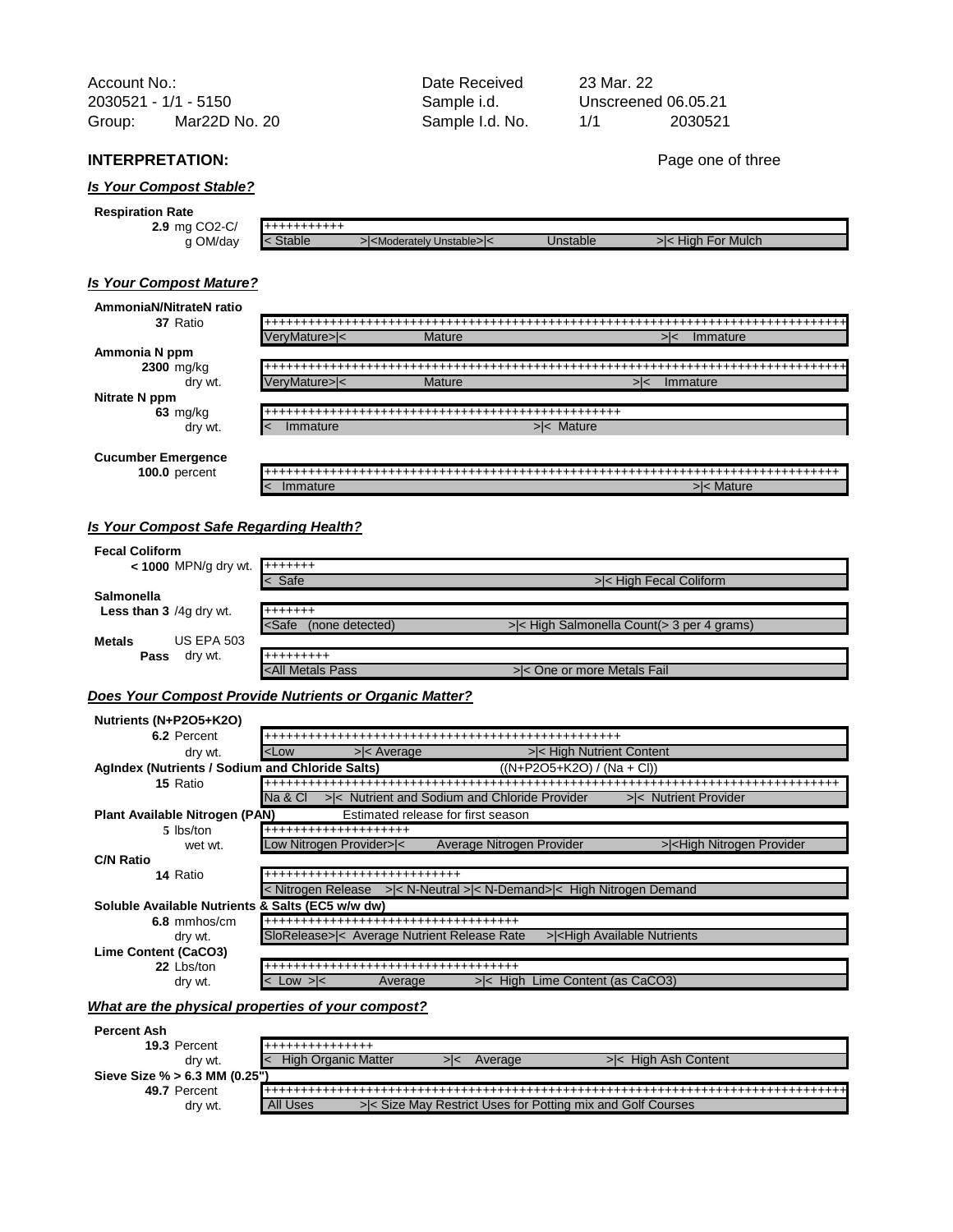Account No.: and Date Received 2030521 - 1/1 - 5150 Sample i.d. Group: Sample I.d. No. 1/1 2030521 Mar22D No. 20

### *Is Your Compost Stable?* **Respiration Rate**

2.9 Low: Good for all uses mg CO2-C/g OM/day

The respiration rate is a measurement of the biodegradation rate of the organic matter in the sample (as received). The respiration rate is determined by measuring the rate at which CO2 is released under optimized moisture and temperature conditions.

### *Is Your Compost Mature?*

| AmmoniaN:NitrateN ratio |          |    |  |
|-------------------------|----------|----|--|
| 37                      | immature | th |  |
| Ammonia N ppm           |          |    |  |
| 2300                    | immature | in |  |
| Nitrate N ppm           |          |    |  |
| 63<br>mature            |          |    |  |
|                         |          |    |  |

omposting to stabilize carbon can occur at such a rapid rate that sometimes phytotoxins remain in e compost and must be neutralized before using in high concentrations or in high-end uses. This ep is called curing. Typically ammonia is in excess with the break-down of organic materials resulting an increase in pH. This combination results in a loss of volatile ammonia (it smells). Once this toxic hitrate has been reduced and the pH drops, the microbes convert the ammonia to nitrates. A low nmonia + high nitrate score is indicative of a mature compost, however there are many exceptions. For example, a compost with a low pH (<7) will retain ammonia, while a compost with high lime content can lose ammonia before the organic fraction becomes stable. Composts must first be stable before curing indicators apply.

### **Cucumber Bioassay**

100.0 Percent Cucumbers are chosen for this test because they are salt tolerant and very sensitive to ammonia

and organic acid toxicity. Therefore, we can germinate seeds in high concentrations of compost to measure phytotoxic effects without soluble salts being the limiting factor. Values above 80% for both percent emergence and vigor are indicative of a well-cured compost. Exceptions include very high salts that affect the cucumbers, excessive concentrations of nitrates and other nutrients that will be in range when formulated to make a growing media.

## *Is Your Compost Safe Regarding Health?*

**Fecal Coliform**<br>< 1000 / g dry wt. Fecal coliforms can survive in both aerobic and anaerobic conditions and is common in all initial compost piles. Most human pathogens occur from fecal matter and all fecal matter is loaded in fecal coliforms. Therefore fecal coliforms are used as an indicator to determine if the chosen method for pathogen reduction (heat for compost) has met the requirements of sufficient temperature, time and mixing. If the fecal coliforms are reduced to below 1000 per gram dry wt. it is assumed all others pathogens are eliminated. Potential problems are that fecal coliform can regrow during the curing phase or during shipping. This is because the conditions are now more favorable for growth than during the composting process.

**Salmonella Bacteria**<br>Less than 3 3 / 4g dry wt. Less than 3 3/4g dry wt. Salmonella is not only another indicator organism but also a toxic microbe. It has been used in the case of biosolids industry to determine adequate pathogen reduction.

### **Metals**

Pass The ten heavy metals listed in the EPA 503 regulations are chosen to determine if compost can be applied to ag land and handled without toxic effects. Most high concentrations of heavy metals are derived from woodwaste feedstock such as chrome-arsenic treated or lead painted demolition wood. Biosolids are rarely a problem.

### *Does Your Compost Provide Nutrients or Organic Matter?*

### **Nutrients (N+P2O5+K2O)**

6.2 High nutrient content

This value is the sum of the primary nutrients Nitrogen, Phosphorus and Potassium. Reported units are consistent with those found on fertilizer formulations. A sum greater than 5 is indicative of a compost with high nutrient content, and best used to supply nutrients to a receiving soil. A sum below 2 indicates low nutrient content, and is best-used to improve soil structure via the addition of organic matter. Most compost falls between 2 and 5.

23 Mar. 22 Unscreened 06.05.21

**INTERPRETATION:**  $\qquad \qquad$  **Page two of three**